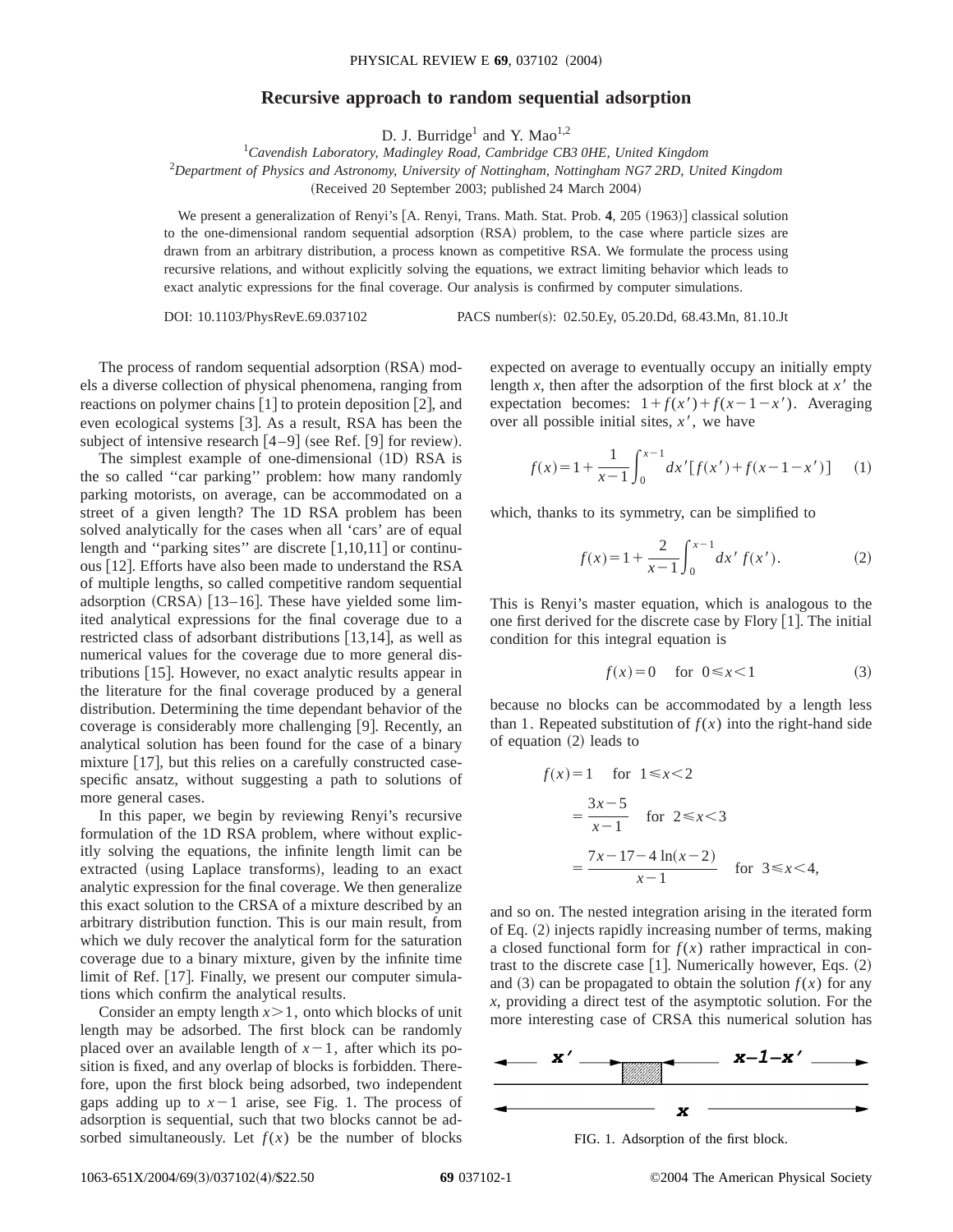

FIG. 2. The expectation of the number of blocks occupying an initially empty length  $x$  at saturation,  $f(x)$ .

been used to test the saturation coverage of some specific distributions [15]. However, the numerical propagation for general distributions is rather cumbersome, and we turn to direct computer simulation. Figure 2 shows the function *f*(*x*).

In the limit of large  $x$ , since the boundary effect decays over a finite length  $[9,18]$  we expect the saturation coverage to increase linearly with *x*:

$$
\lim_{x \to \infty} f(x) = \theta x \tag{4}
$$

and we are interested in this saturation coverage efficiency  $\theta$ , which can be extracted from the Laplace transform of  $f(x)$ ,  $F(p) \equiv \mathcal{L}[f]$ , as the coefficient of the  $p^{-2}$  term in the limit of  $p\rightarrow 0$ :

$$
\lim_{p \to 0} F(p) = \frac{\theta}{p^2}.
$$
\n(5)

Note that, only in the limit of  $p \rightarrow 0$  is the Laplace integral dominated by large *x* for which  $f(x) = \theta x$  is justified.

It is now possible, without explicitly solving the master equation (2), to obtain the efficiency  $\theta$ . First differentiate the master equation  $(2)$  with respect to *x*, and then make the change of variables  $x \rightarrow x+1$  so that the equation is valid for all  $x>0$ :

$$
xf'(x+1) = 2f(x) - f(x+1) + 1.
$$
 (6)

The dash denotes differentiation with respect to the dependent variable. Taking the Laplace transform, we find that  $F(p) \equiv \mathcal{L}[f]$  obeys

$$
F'(p) + \left(1 + \frac{2e^{-p}}{p}\right)F(p) = -\frac{e^{-p}}{p^2},\tag{7}
$$

a linear first-order differential equation. By introducing the integrating factor

$$
\mu(p) = \exp\bigg[-\int_p^k \bigg(1 + \frac{2e^{-u}}{u}\bigg) du\bigg],\tag{8}
$$

we can write the solution of Eq.  $(7)$  as

$$
F(p) = \mu(p)^{-1} \left[ F(k) + \int_{p}^{k} \frac{\mu(w)e^{-w}}{w^2} dw \right],
$$
 (9)

which is independent of the choice of *k*. We now make this solution explicit by taking  $k$  to  $\infty$  as follows. Since we know the initial form of  $f(x)$  (see Fig. 1), we can deduce the functional form of  $F(p)$  in the limit  $p \rightarrow \infty$ , where, knowing  $f(x)=0$  on [0,1) and  $f(1)=1$ :

$$
\lim_{p \to \infty} F(p) = f(1) \int_1^{\infty} e^{-px} dx = \frac{e^{-p}}{p}.
$$
 (10)

This allows us to rewrite the solution, Eq.  $(9)$ , in the form

$$
F(p) = \lim_{k \to \infty} \frac{e^{-p}}{p^2} \bigg[ kg(p,k) + \int_p^k g(p,w) dw \bigg], \qquad (11)
$$

with function *g* defined as

$$
g(p,q) = \exp\left[-2\int_{p}^{q} \frac{1-e^{-u}}{u} du\right].
$$
 (12)

For consistency, it can be readily checked that the above expressions recover the limit (10) for  $p \rightarrow \infty$ . Now we consider  $F(p)$  in the  $p \rightarrow 0$  limit. Since

$$
\lim_{k \to \infty, p \to 0} k g(p,k) \propto \frac{1}{k} \to 0
$$
 (13)

the first term in Eq.  $(11)$  may be dropped, which leads to

$$
\lim_{p \to 0} F(p) = \frac{1}{p^2} \int_0^\infty g(0, w) dw.
$$
 (14)

The final coverage efficiency  $\theta$  is the coefficient of  $p^{-2}$ , cf., Eq.  $(5)$ :

$$
\theta = \int_0^\infty \exp\left[-2\int_0^w \frac{1 - e^{-u}}{u} du\right] dw = 0.7476 \dots \quad .
$$
 (15)

This is the *Renyi limit* which may equivalently be obtained by numerical propagation of the Eqs.  $(2)$  and  $(3)$ .

We now extend the analysis to the more general case of  $CRSA$ , where adsorbing blocks (of length  $l$ ) are randomly drawn from a normalized distribution  $\rho(l)$ . Again we start with an empty length  $x > l_{max}$ , where  $l_{max}$  ( $l_{min}$ ) are the largest (smallest) sized blocks in the distribution. The probability of a length *l* block landing within *x* is:

$$
P(l,x) = \frac{(x-l)\rho(l)}{x-\overline{l}},\tag{16}
$$

where average length is given by

$$
\bar{l} = \int_0^\infty l \, \rho(l) \, dl. \tag{17}
$$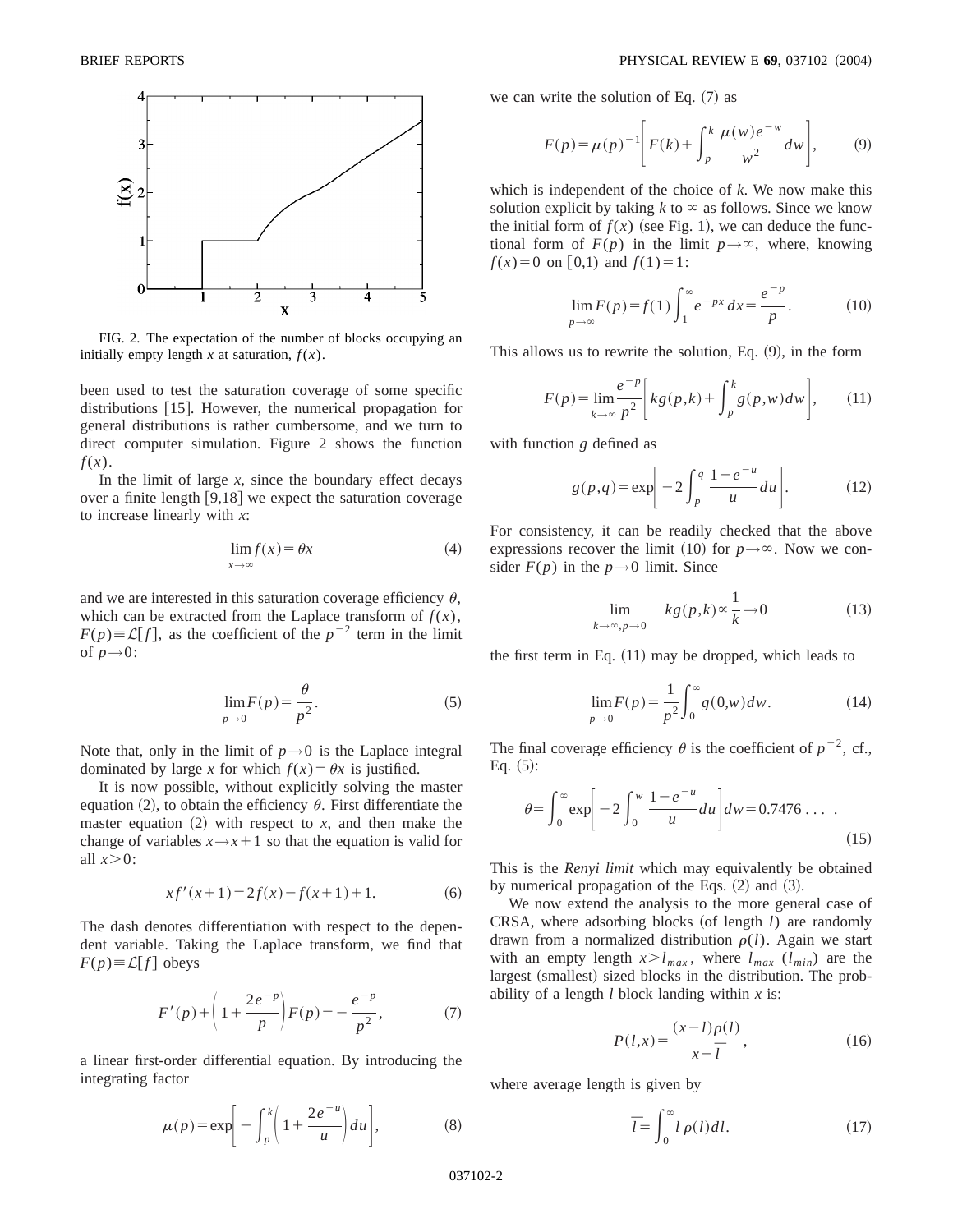The previous master equation  $(2)$  is then averaged over the landing probability  $P(l,x)$  to obtain an equation for the average length covered,  $f_{\rho}(x)$ , given a distribution  $\rho(l)$ 

$$
f_{\rho}(x) = \int_0^{\infty} dl \, P(l,x) \bigg[ l + \frac{2}{x-l} \int_0^{x-l} f_{\rho}(y) dy \bigg], \quad (18)
$$

which is valid for all  $x > l_{max}$ . The function  $f_{\rho}(x)$  is the generalization of  $f(x)$ .  $f_{\rho}(x)$  is still expected to increase linearly in the limit of large *x* so that the Laplace analysis remains valid, cf., Eqs.  $(4)$  and  $(5)$ . For the sake of simplicity and clarity, we shall present here the results for the restricted case of  $l_{max} \le 2l_{min}$ , e.g., Ref. [17]. In this case, for *x*  $\langle \xi \rangle_{max}$ , only a single adsorption event occurs before saturation, and the initial  $f_{\rho}(x)$  is given by a limited average:

$$
f_{\rho}(x) = \frac{\int_0^x \rho(l)l(x-l)dl}{\int_0^x \rho(l)(x-l)dl}.
$$
 (19)

The more general case of  $l_{max} > 2l_{min}$  is straightforward in principle with calculations becoming more cumbersome as the ratio  $l_{max}/l_{min}$  increases [19]. The CRSA equivalent of Eq.  $(7)$  is now given by

$$
F'(p) + R(p)F(p) = U'(p) + \bar{l}U(p) - S(p)e^{-pl_{max}},
$$
\n(20)

where

$$
R(p) = \overline{l} + \frac{2}{p} \int_0^\infty \rho(l) e^{-pl} dl,
$$
 (21)

$$
U(p) = \int_0^{l_{max}} f_p(x) e^{-px} dx,
$$
 (22)

$$
S(p) = \frac{(l_{max} - \overline{l})f_{\rho}(l_{max})p + \overline{l}}{p^2}.
$$
 (23)

It is again possible to introduce an integrating factor and write down a solution analogous to Eq.  $(9)$ . Noting that the first nonzero value of  $f_{\rho}(x)$  is  $f_{\rho}(l_{min}) = l_{min}$  then

$$
\lim_{p \to \infty} F(p) = \frac{e^{-p l_{min}}}{p},\tag{24}
$$

which allows us to write the solution explicitly, and our limit analysis for  $p \rightarrow 0$  leads to the final coverage, cf. Eq. (14):

$$
\theta[\rho(l)] = \int_0^\infty dw \, 2w e^{\overline{l}w} \Phi(w) \int_0^\infty \rho(s) e^{-ws} ds
$$

$$
\times \int_0^\infty \frac{\int_0^y \rho(l) l(y-l) dl}{\int_0^y \rho(l) (y-l) dl} e^{-wy} dy
$$

$$
+ \int_0^\infty dw \, e^{(\overline{l}-l_{max})w} \Phi(w)
$$

$$
\times \left[ w \int_0^\infty \rho(l) l(l_{max}-l) dl + \overline{l} \right], \tag{25}
$$

where

$$
\Phi(w) = \exp\left[-2\int_0^w \frac{1 - \int_0^\infty \rho(l)e^{-ul}dl}{u}du\right].
$$
 (26)

Equation  $(25)$  is our main result, which allows the determination of final coverage efficiency for adsorbing particles described by an *arbitrary* distribution function  $\rho(l)$  provided  $l_{max}$  < 2 $l_{min}$  (for  $l_{max}$  > 2 $l_{min}$ , the expression would be much more complicated). The infinite time limit predicted by the analytic work of Hassan *et al.* [17] for a binary mixture is a special case of our solution.

For the purpose of illustration, we take the adsorption of an equal binary mixture of lengths 1 and  $m$  ( $m \le 2$ ):

$$
\rho_b(l) = \frac{1}{2} [\delta(l-1) + \delta(l-m)], \qquad (27)
$$

which leads to

 $\theta(m) = \int_0^{\infty}$  $\int_{0}^{\infty} h(m, w) G(0, w) dw,$  (28)

where

$$
G(p, w) = \exp\bigg(-\int_p^w \frac{2 - e^{-u} - e^{-mu}}{u} du\bigg),\,
$$

and

$$
h(m, w) = e^{[(m-3)/2]w} + e^{[-(1+m)/2]w} + \frac{m-1}{2}e^{[-(m-1)/2]w}.
$$

Our analytic result, Eq.  $(28)$ , agrees (after integration by parts) with the infinite time limit of the equal weight case of Hassan *et al.* [17]. Similarly, we can specify a top hat distribution between 1 and  $m$  ( $m \le 2$ ) as

$$
\rho_h(l) = \frac{1}{m-1} [H(l-1) - H(l-m)] \tag{29}
$$

or a wedge function as

$$
\rho_w(l) = \frac{2}{m-1} \left[ H(l-1) - H(l-m) \right] (l-1),\tag{30}
$$